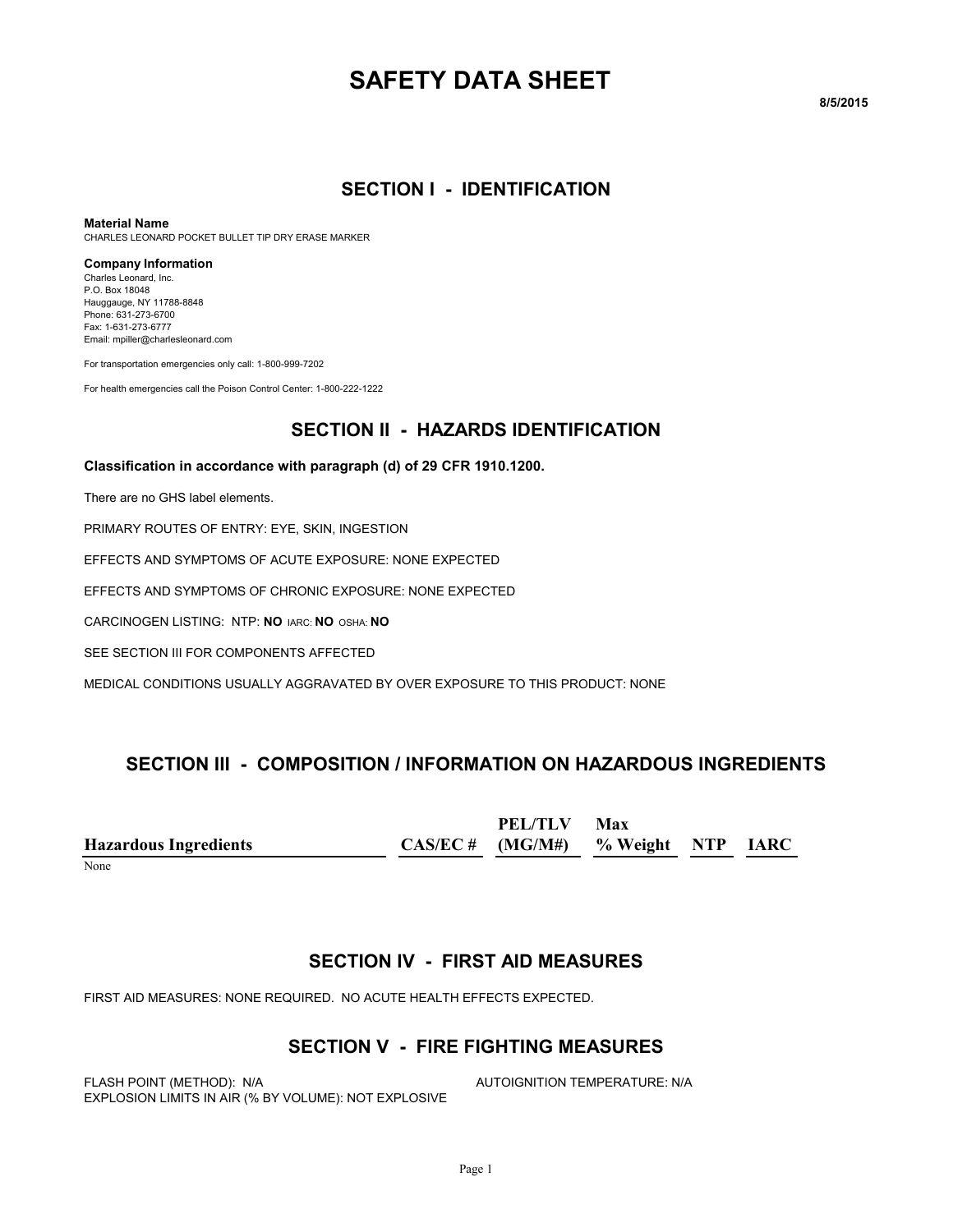# **SECTION VI - ACCIDENTAL RELEASE MEASURES**

STEPS TO BE TAKEN IN CASE A MATERIAL IS SPILLED: Clean up in accordance with all applicable regulations. Absorb spillage with noncombustible, absorbent material. For waste disposal, see Section XIII

### **SECTION VII - HANDLING AND STORAGE**

PRECAUTIONS TO BE TAKEN DURING STORAGE AND HANDLING: Good industrial hygiene practice requires that exposure be maintained below the TLV. This is preferably achieved through the provision of adequate ventilation. When exposure cannot be adequately controlled in this way, personal respiratory protection should be employed.

# **SECTION VIII - EXPOSURE CONTROLS / PERSONAL PROTECTION**

RESPIRATORY PROTECTION AND SPECIAL VENTILATION REQUIREMENTS: NONE REQUIRED OTHER PROTECTIVE EQUIPMENT (GLOVES, GOGGLES, ETC): NONE REQUIRED WORK/HYGIENE PRACTICES: NONE REQUIRED ENGINEERING CONTROLS: NONE REQUIRED

# **SECTION IX - PHYSICAL AND CHEMICAL PROPERTIES**

BOILING POINT: N/A **MELTING POINT: N/A** VAPOR PRESSURE: N/A SPECIFIC VAPOR DENSITY (AIR=1): N/A SPECIFIC GRAVITY: N/A

SOLUBILITY IN WATER: N/A **REACTIVITY IN WATER: NON-REACTIVE** 

# **SECTION X - STABILITY AND REACTIVITY**

HAZARDOUS POLYMERIZATION PRODUCTS: NONE STABILITY: STABLE CONDITIONS TO AVOID: NONE INCOMPATIBILITY (MATERIALS TO AVOID): NONE HAZARDOUS DECOMPOSITION PRODUCTS: NONE

### **SECTION XI - TOXICOLOGICAL INFORMATION**

ACUTE EFFECTS ASSOCIATED WITH USE OF THIS MATERIAL: NONE EXPECTED The summated LD50 is >50000 mg/kg.

This product is not considered to be a known or suspected human carcinogen by NTP, IARC or OSHA (see section III)

#### **SECTION XII - ECOLOGICAL INFORMATION**

NO HARMFUL EFFECTS KNOWN OTHER THAN THOSE ASSOCIATED WITH SUSPENDED INERT SOLIDS IN WATER.

### **SECTION XIII - DISPOSAL CONSIDERATIONS**

RCRA HAZARD CLASS (40 CFR 261): THIS PRODUCT IS NOT CLASSIFIED AS A HAZARDOUS WASTE. WASTE DISPOSAL METHOD: DISPOSE OF IN ACCORDANCE WITH FEDERAL, STATE AND LOCAL REGULATIONS.

### **SECTION XIV - TRANSPORTATION INFORMATION**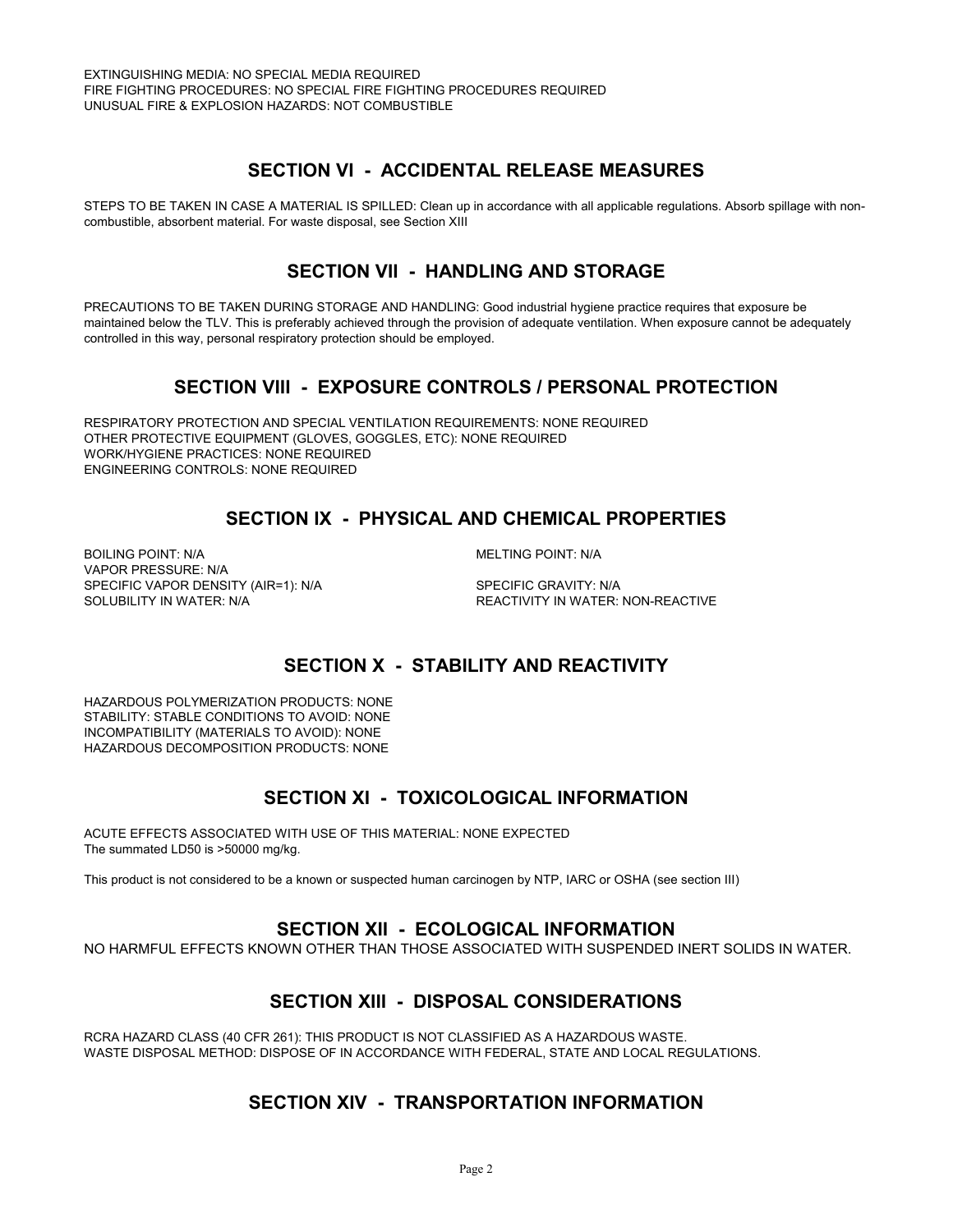U.S. DOT (49 CFR 172.101): THIS IS NOT A HAZARDOUS MATERIAL AS CLASSIFIED BY CFR 172.101.

# **SECTION XV - REGULATORY INFORMATION**

CONTENTS OF THIS SDS COMPLY WITH OSHA HAZARD COMMUNICATION STANDARD 29 CFR 1910.1200 EPA SARA TITLE III CHEMICAL LISTINGS NONE

SECTION 302.4 EXTREMELY HAZARDOUS SUBSTANCES (40 CFR 355): NONE

SECTION 313 TOXIC CHEMICALS (40 CFR 372): NONE

INTERNATIONAL REGULATIONS

CANADIAN WHMIS: THIS PRODUCT IS A CONTROLLED PRODUCT UNDER CANADA'S WORKPLACE HAZARDOUS MATERIALS INFORMATION SYSTEM. IT CONTAINS THE FOLLOWING TOXIC OR HIGHLY TOXIC MATERIALS: NONE

SUPPLEMENTAL STATE COMPLIANCE INFORMATION:

THIS PRODUCT CONTAINS THE FOLLOWING CHEMICAL(S) LISTED UNDER NEW JERSEY'S RIGHT TO KNOW PROGRAM: NONE

THIS PRODUCT CONTAINS THE FOLLOWING CHEMICAL(S) REQUIRING NOTIFICATION TO THE STATE OF WASHINGTON UNDER THEIR CHILDREN'S SAFE PRODUCTS ACT: NONE

 Under CPSC's consumer product regulations (16CFR1500.3 and 150014), this product has the following required acute and chronic hazard labeling:

NONE

### **SECTION XVI - OTHER INFORMATION**

**LAST REVISION DATE: 08/05/2015**

**Prepared by Duke OEM Toxicology**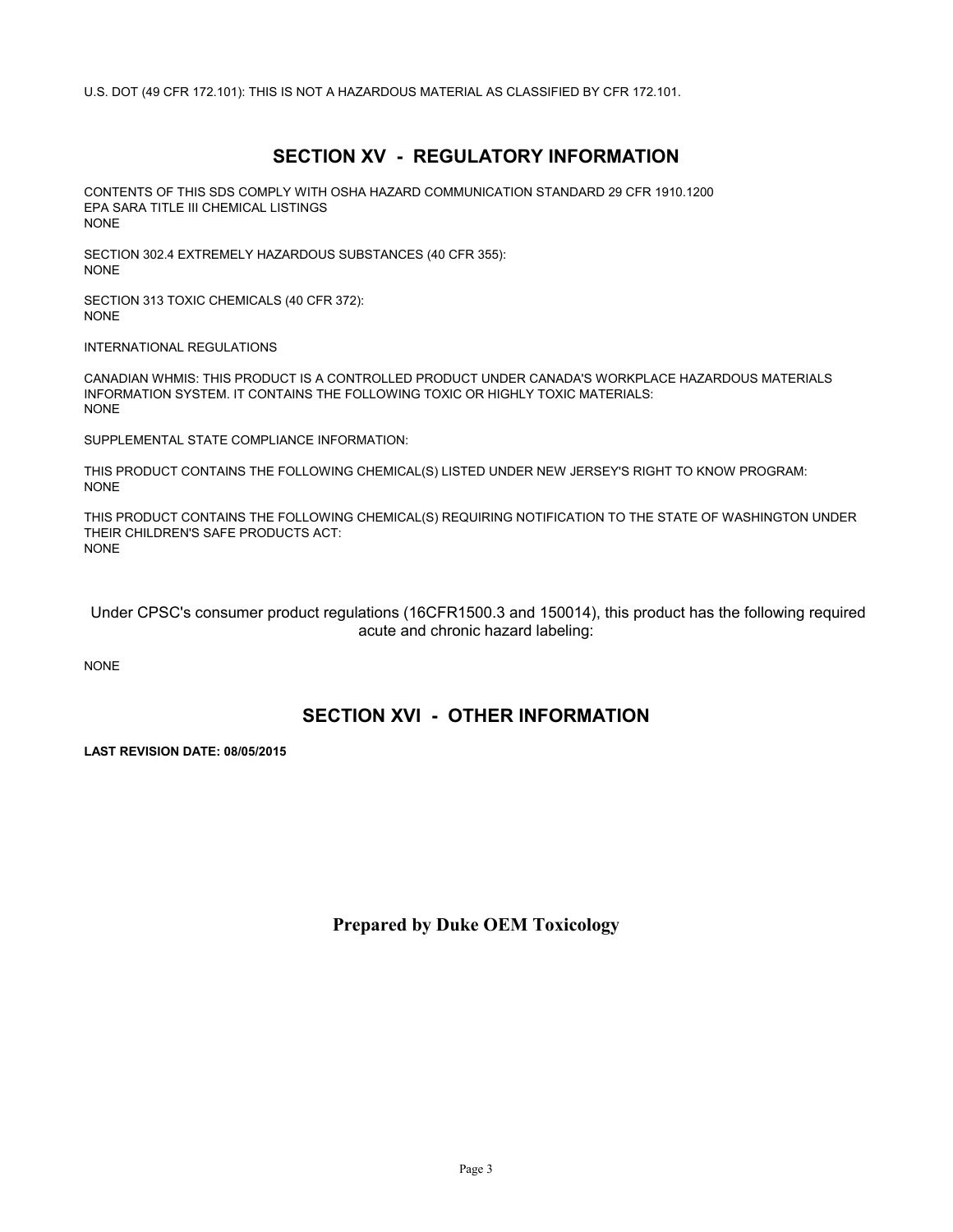# **COLOR INFORMATION**

THIS SDS APPLIES TO THE FOLLOWING COLORS WHICH ARE ASSOCIATED WITH HAZARDOUS AND/OR NON-HAZARDOUS INGREDIENTS

| <b>Product Color</b> | <b>SKU</b> | <b>Hazardous Ingredient</b> |  |
|----------------------|------------|-----------------------------|--|
| BLACK                |            | (NONE)                      |  |
| <b>BLUE</b>          |            | (NONE)                      |  |
| <b>BROWN</b>         |            | (NONE)                      |  |
| <b>GREEN</b>         |            | (NONE)                      |  |
| ORANGE               |            | (NONE)                      |  |
| <b>PURPLE</b>        |            | (NONE)                      |  |
| <b>RED</b>           |            | (NONE)                      |  |
| <b>YELLOW</b>        |            | (NONE)                      |  |